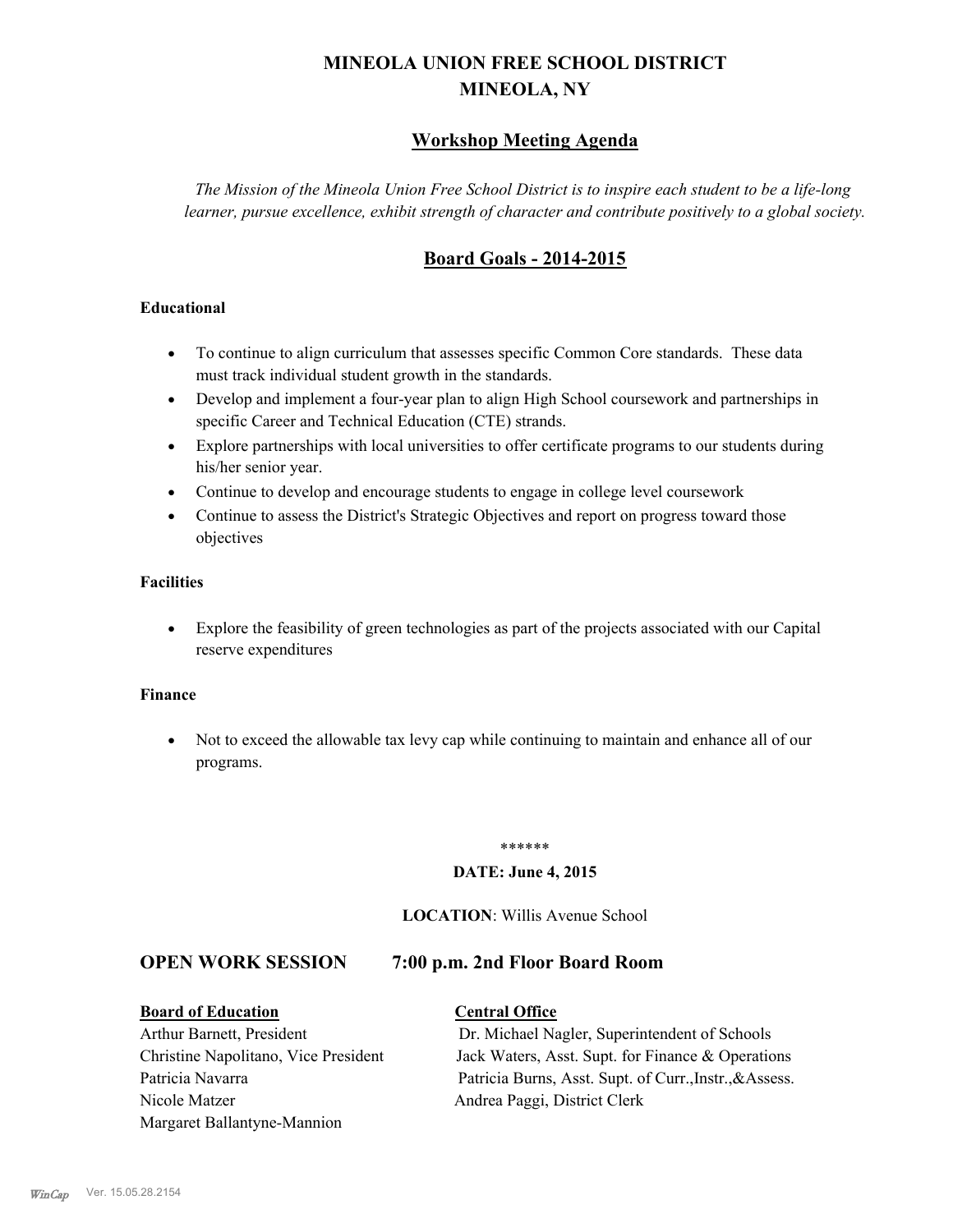**A. Call to Order** 

**B. Pledge of Allegiance**

**C. Reading of Mission**

**D. Moment of Silent Meditation**

**E. Dais & Visitor Introductions**

**F. High School Student Organization Report**

### **G. BOE Reports**

- **a. Comments from Board Trustees**
- **b. Comments from Board President**
- **c. Comments from Superintendent**

**H. Old Business**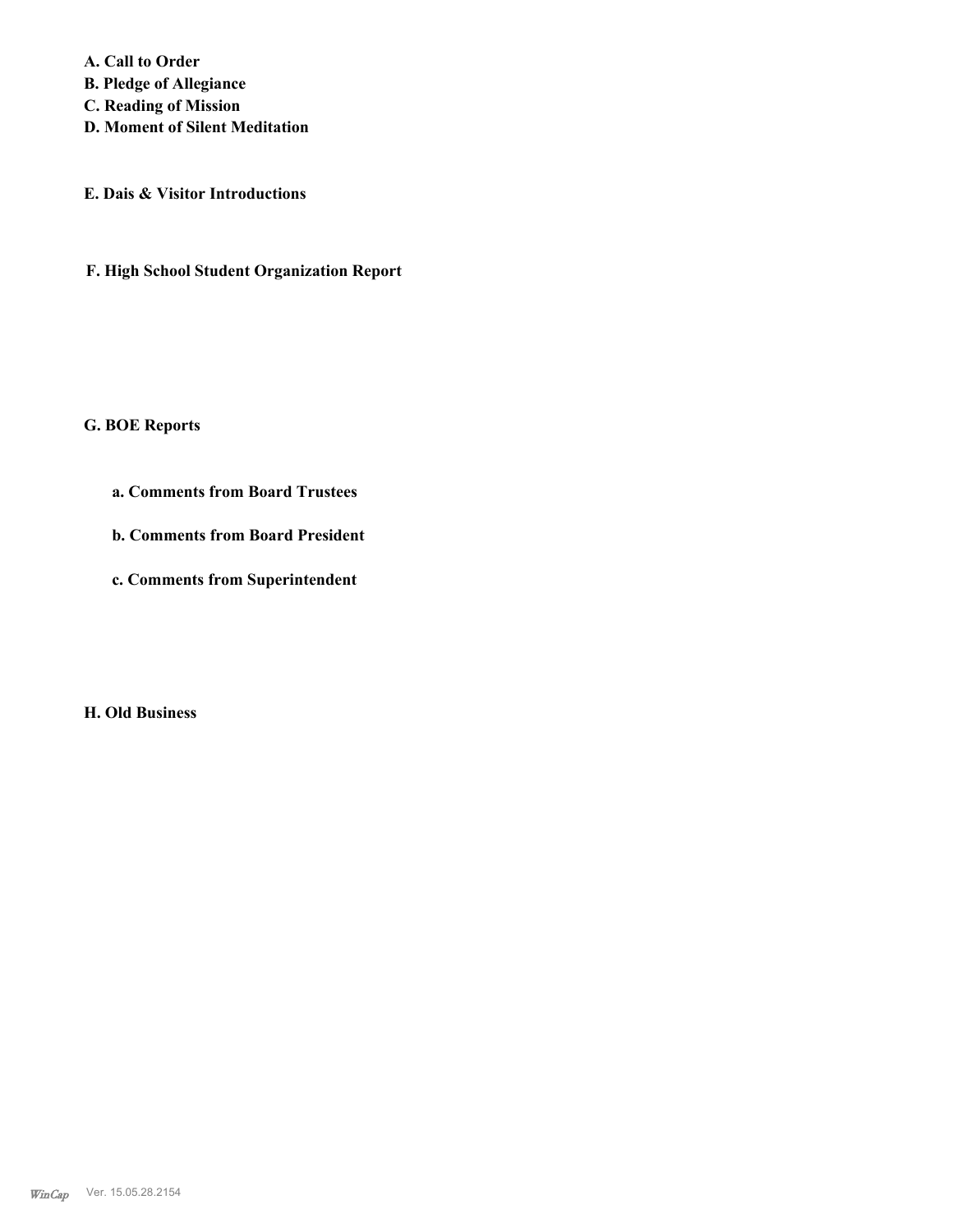# **TAX ANTICIPATION NOTE RESOLUTION OF MINEOLA UNION FREE SCHOOL DISTRICT, NEW YORK, ADOPTED JUNE 4, 2015, AUTHORIZING THE ISSUANCE OF NOT TO EXCEED \$15,000,000 TAX ANTICIPATION NOTES IN ANTICIPATION OF THE RECEIPT OF TAXES TO BE LEVIED FOR THE FISCAL YEAR ENDING JUNE 30, 2016**

**RESOLUTION # 54- BE IT RESOLVED** BY THE BOARD OF EDUCATION OF MINEOLA UNION FREE SCHOOL DISTRICT, IN THE COUNTY OF NASSAU, NEW YORK, AS FOLLOWS:

Section 1. Tax Anticipation Notes (herein called "Notes") of Mineola Union Free School District, in the County of Nassau, New York (herein called "District"), in the principal amount of not to exceed \$15,000,000, and any notes in renewal thereof, are hereby authorized to be issued pursuant to the provisions of Sections 24.00 and 39.00 of the Local Finance Law, constituting Chapter 33-a of the Consolidated Laws of the State of New York (herein called "Law").

Section 2. The following additional matters are hereby determined and declared:

(a) The Notes shall be issued in anticipation of the collection of real estate taxes to be levied for school purposes for the fiscal year commencing July 1, 2015 and ending June 30, 2016, and the proceeds of the Notes shall be used only for the purposes for which said taxes are levied.

- (b) The Notes shall mature within the period of one year from the date of their issuance.
- (c) The Notes are not issued in renewal of other notes.
- (d) The total amount of such taxes remains uncollected at the date of adoption of this

resolution.

Section 3. The Notes hereby authorized shall contain the recital of validity prescribed by Section 52.00 of the Law and shall be general obligations of the District, and the faith and credit of the District are hereby pledged to the punctual payment of the principal of and interest on the Notes and unless the Notes are otherwise paid or payment provided for, an amount sufficient for such payment shall be inserted in the budget of the District and a tax sufficient to provide for the payment thereof shall be levied and collected.

Section 4. Subject to the provisions of this resolution and the Law, and pursuant to Sections 50.00, 56.00, 60.00 and 61.00 of the Law, the power to sell and issue the Notes authorized pursuant hereto, or any renewals thereof, and to determine the terms, form and contents, including the manner of execution, of such Notes, and to execute arbitrage certifications relative thereto, is hereby delegated to the President of the Board of Education, the chief fiscal officer of the District.

Section 5. The Notes shall be executed in the name of the District by the manual signature of the President of the Board of Education, the Vice President of the Board of Education, the District Treasurer, the District Clerk, or such other officer of the District as shall be designated by the chief fiscal officer of the District, and shall have the corporate seal of the District impressed or imprinted thereon which corporate seal may be attested by the manual signature of the District Clerk.

Section 6. This resolution shall take effect immediately.

| <b>Motion:</b><br>Second: |     |
|---------------------------|-----|
| Yes:                      | No: |
|                           |     |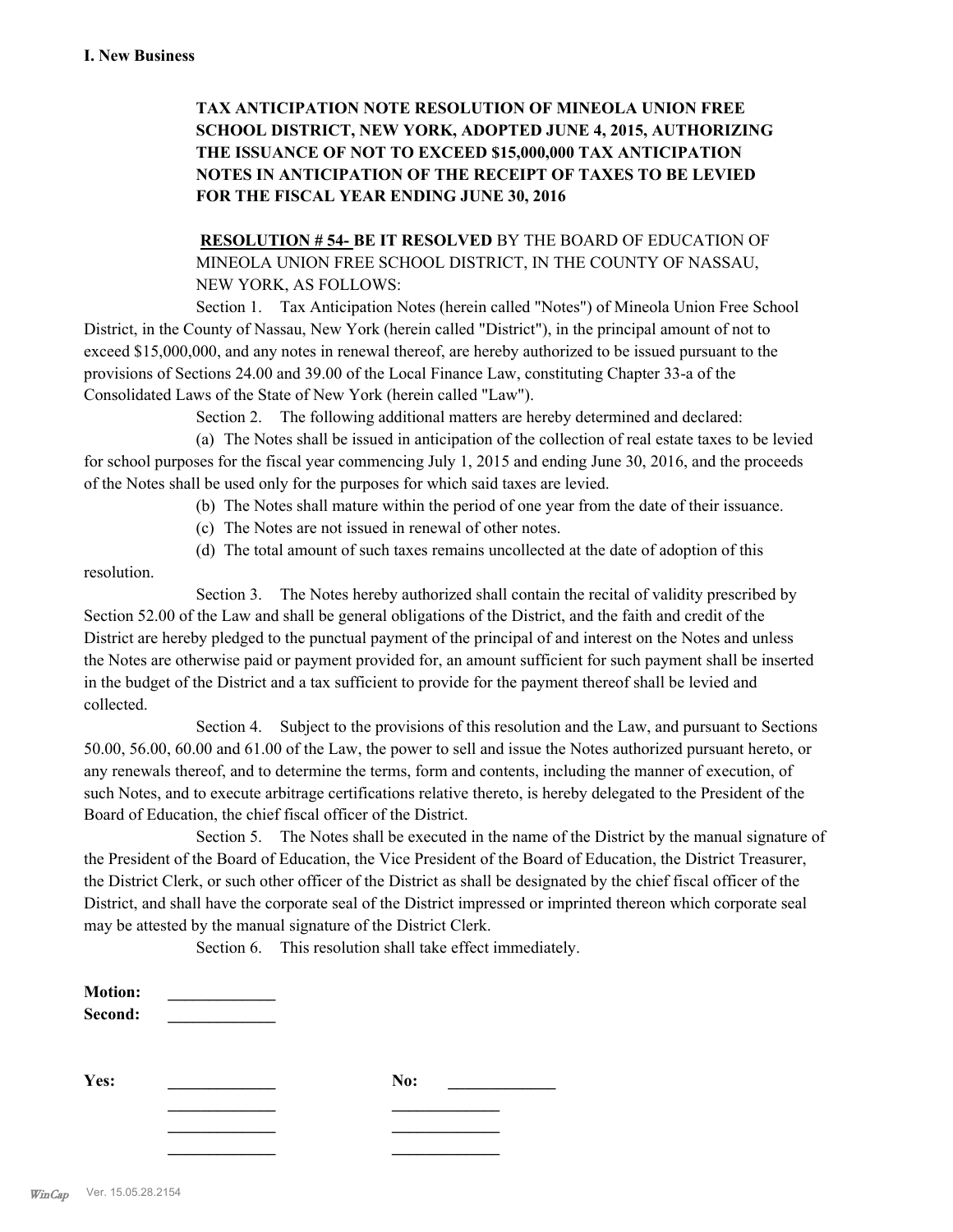**Passed: \_\_\_\_\_\_\_\_\_\_\_\_\_**

### **J. Consensus Agenda**

**RESOLUTION # 55 -BE IT RESOLVED** that the Board of Education approves the consensus agenda items J.1.a. through J.4.a., as presented.

**Motion: Second: \_\_\_\_\_\_\_\_\_\_\_\_\_**

**\_\_\_\_\_\_\_\_\_\_\_\_\_ \_\_\_\_\_\_\_\_\_\_\_\_\_**

| Yes: | No: |
|------|-----|
|      |     |
|      |     |
|      |     |
|      |     |

**Passed: \_\_\_\_\_\_\_\_\_\_\_\_\_**

## 1. **Instruction**

- a. Resignation(s)
- That the Board of Education accepts the resignation of Maureen E. Connolly, English Teacher, effective June 30, 2015. 1.
- Appointment(S) Sub Teacher per diem The Board of Education accepts the following individual(s) as Per Diem Substitute Teacher(s) for the current school year, at a daily rate of \$100.00 per day; and retirees at a daily rate of \$125.00 per day.: b.

|                | <b>EMPLOYEE NAME</b>           |                    | <b>EMPLOYEE CERTIFICATION</b>                                    |                                                                                            |
|----------------|--------------------------------|--------------------|------------------------------------------------------------------|--------------------------------------------------------------------------------------------|
| 1.             | Kristina Swerdloff             |                    | Childhood Ed(1-6), ESL                                           |                                                                                            |
| 2.             | Samantha Stavish               |                    | Childhood Ed $(1-6)$ , SWD $(1-6)$                               |                                                                                            |
| 3.             | Christina Castello             |                    | Childhood Education (Grades 1-6)                                 |                                                                                            |
| $\mathbf{c}$ . | Appointment(S) Tenure          |                    |                                                                  |                                                                                            |
|                |                                |                    |                                                                  | That the Board of Education approve the recommendation of the Superintendent of Schools to |
|                |                                |                    | appoint the following Teachers and/ or Administrators to tenure: |                                                                                            |
|                | <b>EMPLOYEE</b>                | <b>TENURE AREA</b> | <b>EFFECTIVE</b>                                                 | <b>SCHOOL</b>                                                                              |
|                | <b>NAME</b>                    |                    | DATE                                                             |                                                                                            |
|                |                                |                    |                                                                  |                                                                                            |
| $\mathbf{1}$ . | Cheryl M. Lippert              | Special Education  | 05/06/2015                                                       | Jackson Ave School                                                                         |
| 2              | Stacey Biondi-<br>Andrzejewski | English            | 09/01/2015                                                       | Mineola High School                                                                        |
| 3.             |                                |                    | 09/01/2015                                                       | Mineola Middle                                                                             |
|                | Courtney E. Serio              | Reading            |                                                                  |                                                                                            |
|                |                                |                    |                                                                  | School                                                                                     |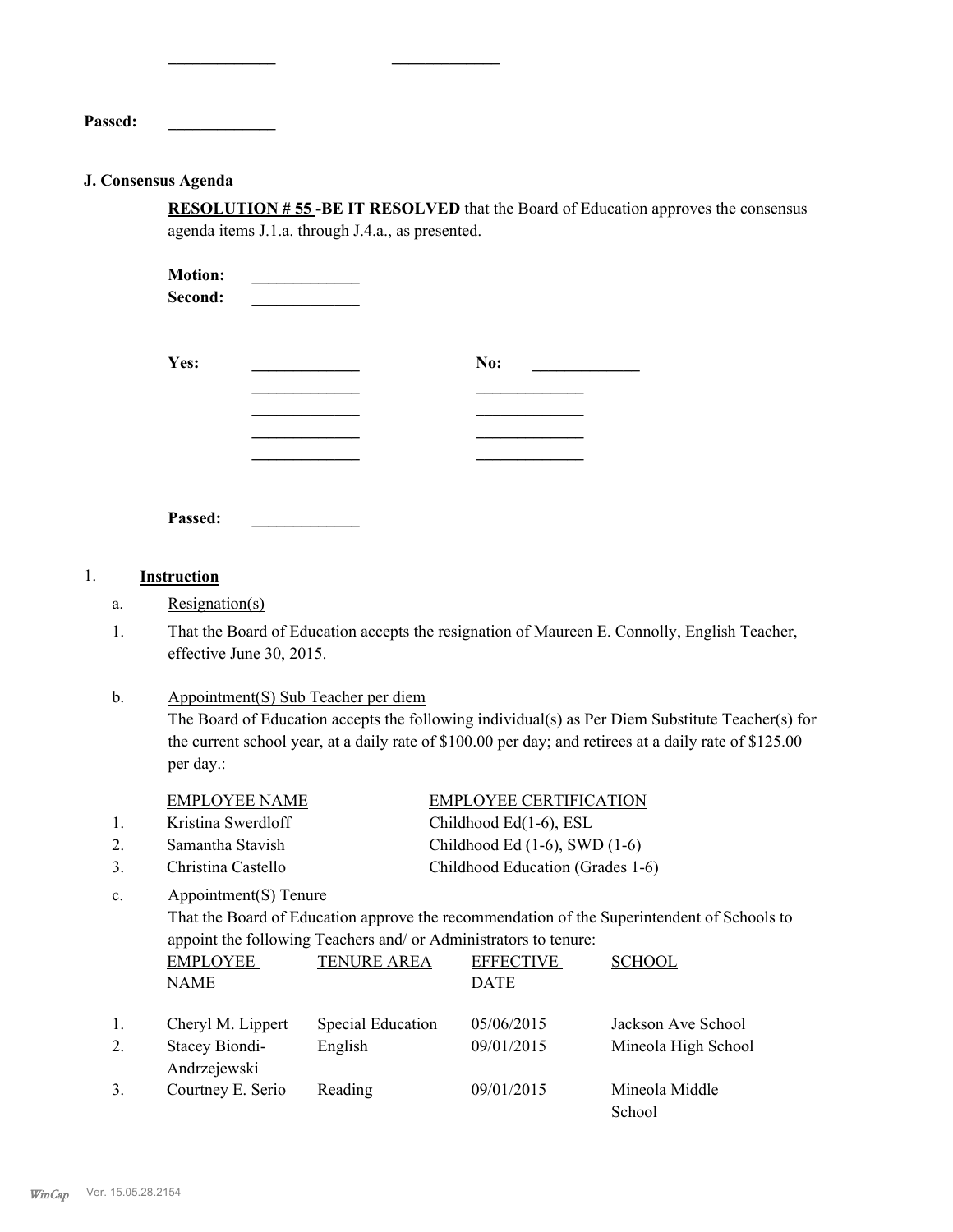|    | <b>EMPLOYEE</b>   | <b>TENURE AREA</b>       | <b>EFFECTIVE</b> | <b>SCHOOL</b>            |
|----|-------------------|--------------------------|------------------|--------------------------|
|    | NAME              |                          | DATE             |                          |
| 4  | Matthew C. Gaven  | School<br>Adm/Supervisor | 07/01/2015       | Mineola Middle<br>School |
| 5. | Catherine Fishman | <b>School District</b>   | 07/01/2015       | Central Office           |
|    |                   | Leader                   |                  |                          |

## 2. **Instruction: Contracted**

a. That the Board of Education approves the Translation Services Agreement between AFSS (Absolute Family Support Services) and the Mineola UFSD for the period of March 1, 2015 through June 30, 2015.

### 3. **Civil Service**

- a. Leave(s) of Absence
- That the Board of Education extend the paid Medical Leave of Absence to Vivian Depascale, 12 month Bus Driver, effective May 14, 2015 through June 23, 2015. 1.
- That the Board of Education approve a paid Medical Leave of Absence to James Gallagher, 10 month Bus Driver, effective May 12, 2015 through June 19, 2015, due to surgery. 2.
- b. Resignation(s)
- That the Board of Education accept, with regret, the resignation for the purpose of retirement, of Margaret Roach, part time Teacher Aide at the High School, effective June 12, 2015. 1.

## 4. **Business/Finance: Bids**

a. That the Board of Education approves the awarding of a Special Transportation bid opened May 14, 2015 to First Student Bus Company, the lowest responsible bidder, to transport a student to Friends of the Bridge Program from May 26, 2015 through June 26, 2015.

### **K. Superintendent's Report**

## Superintendent of Schools' Reports for 6/4/15 Presentations:

1. Tenure Presentations

Superintendent Comments